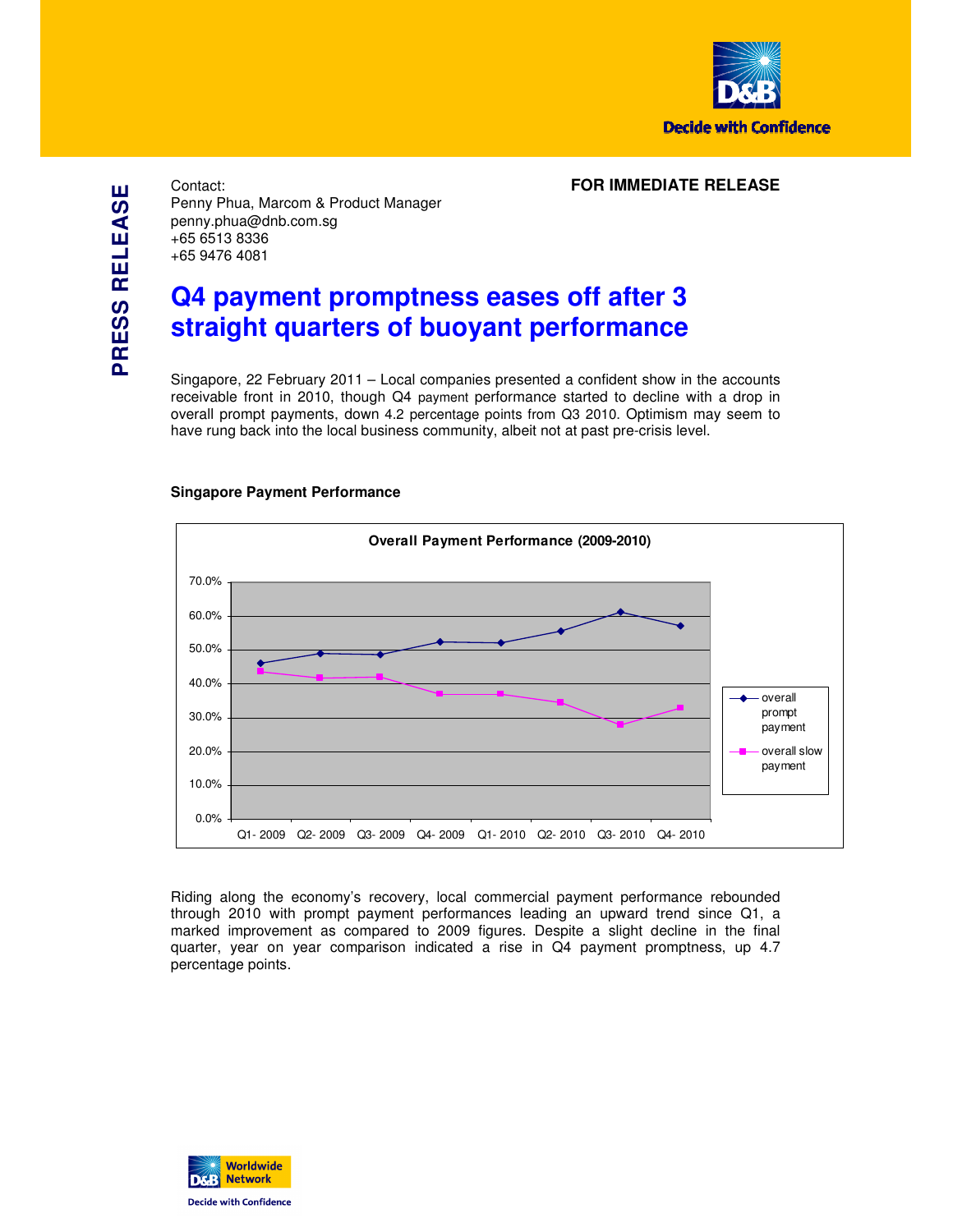



Although improved sales takings benefitted from a steady growth in the number of tourist arrivals, Q4 2010 saw retailers registering the highest proportion of payments made 30 days or more over term. At 52.3%, the retail sector was up 2.9 percentage points from Q3 2010. Conversely, the construction sector continues to gain industry consensus with delayed payments declining to 41.9%, a further dip of 6.2 percentage points from Q3 2010.

Recent announcement on further hikes in foreign levies may also pose further challenges to both the construction and manufacturing sectors. Local SMEs may have to bear the brunt of higher operational costs, compressing profit margins. Nonetheless, this year's Budget initiatives may encourage companies aiming to reduce overheads to invest in innovation and technology to maintain and maximize outputs in order to stay competitive in the market.

Inflation hit a two-year high of 4.6% in December last year. Official forecasts reveal that it will remain high in the first half of 2011. With further contagion from the debt crisis in Euro zone posing a core risk to the global recovery, gathering inflationary pressures within Asia could impair local business profits and trigger the balance of payment risks.

 "2011 will be the year when good and bad economic management come more clearly to the fore. Local businesses should offer payment terms based on current evidence of the company's financial resiliency rather than reputation in managing their credit risks," commented Ms Audrey Chia, SCCB Senior Product Development and Marketing Director. Singapore firms' payment performance is expected to remain stable this year although less buoyant compared to 2010.